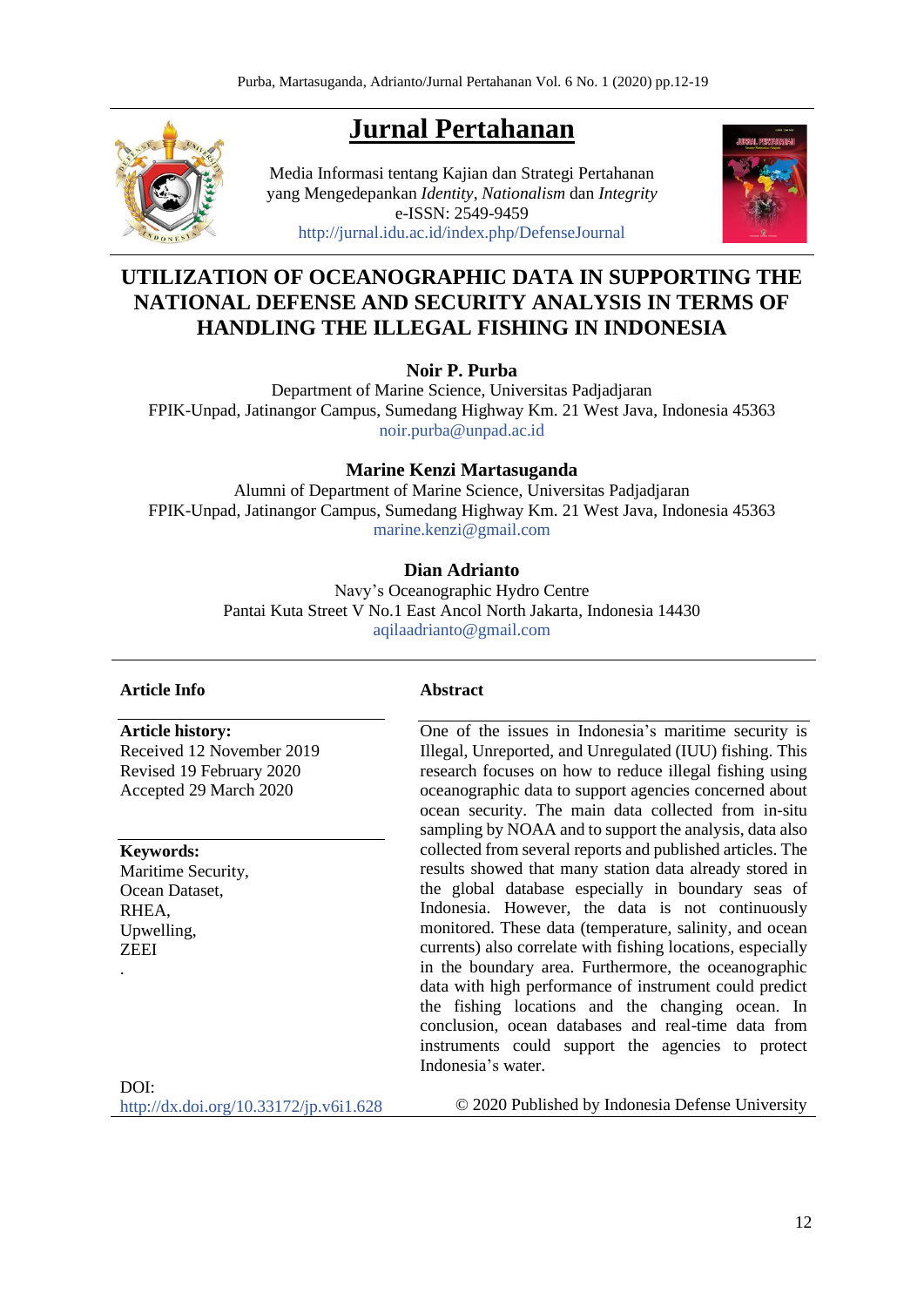## **INTRODUCTION**

After independence, Indonesia faces many challenges in marine management and resources. As a fully sovereign country, one indicator is marine governance strength in many aspects (Vinata, 2017). Furthermore, with Indonesia's sea area of around 5.9 million  $km^2$ , it is faced with how to secure seas and biota without having to fight with other countries. Nowadays, the problems could arise from the borders with other countries (Marsetio, 2013; Hasan, Jian, Alam, & Chowdhury, 2019). One of the issues related to marine management is how to protect marine resources in the field of fisheries from the threat of illegal fishing (Lestari, Putra, & Larasuci, 2020). As an archipelago country, Indonesia manages 11 Fisheries Management Areas (*Wilayah Pengelolaan Perikanan,* WPP) with a diversity of fish (Siregar et al., 2019).

National Development Planning (NDP) system from 2015 to 2019 is about the management of marine resources (Indonesia law number 25/2004) (Badan Perencanaan Nasional, 2014) which includes illegal fishing. The rise of illegal fishing is the existence of legal problems in both interpretation, implementation and enforcement. Moreover, different understandings of existing rules, inconsistencies in law enforcement, and the theoretical foundation of maritime affairs characterize legal uncertainty (Astor et al., 2015).

Illegal fishing is an activity that catches fish and other resources in an area conducted by foreign vessels without legal permission. United Nations (UN) stated that IUU-fishing as one of the seven major threats to global maritime security. These activities due to the fish movements do not follow the jurisdiction rules. Fish movements are based on environmental conditions.

Comprehensive data related to oceanographic data is needed to be able to monitor the movements of fishing activities. With changing climate conditions, the movements of fish are also increasingly unpredictable (Pörtner & Peck, 2010). Ocean conditions could change due to climate change (Hu & Fedorov, 2019; Swain, Umesh, & Harikrishnan, 2010). Consequently, fish movement patterns are increasingly unpredictable. Indonesia is one of the important migrations of tuna (Satrioaj et al., 2018), mammals and other large pelagic fish, which is very important to gain Indonesia's GDP target. This biota is a renewable resource and very abundant in nature.

Connectivity between ocean studies and marine security of a country has never been separated especially since World War I (Winokur, 2015). The study of Oceans is an essential aspect from strategic, economic and ocean engineering points of view. In some countries such as America (Lynch, J.F., Newhall, A.E., and Frosch, 2015) for example that WHOI (Woods Hole Oceanographic Institution) develops underwater acoustic systems to support underwater signals. In Indonesia, this role is mainly carried out by the Navy's Oceanographic Hydro Center (Nasution, 2018). At present this role extends to safeguard continual marine and take-off resources (Anggara, Alam, Adrianto, & Pranowo, 2018). Moreover, the strengthening of instruments, data, and monitoring systems are needed to maintain the sovereignty of waters to improve the economy (Rochwulaningsih, Sulistiyono, Masruroh, & Maulany, 2019).

This research aimed to provide an overview of oceanographic data measurement that could support the analysis of national defense and security in the case of illegal fishing. Near-real-time analysis and dissemination of ocean environment variables through operational systems are key factors to conduct costeffective and efficient activities at sea. Intended for fishery applications, the capability of constructing specific information tailored to each group of fish stocks is a key prerequisite in the active system (Wakamatsu et al., 2017).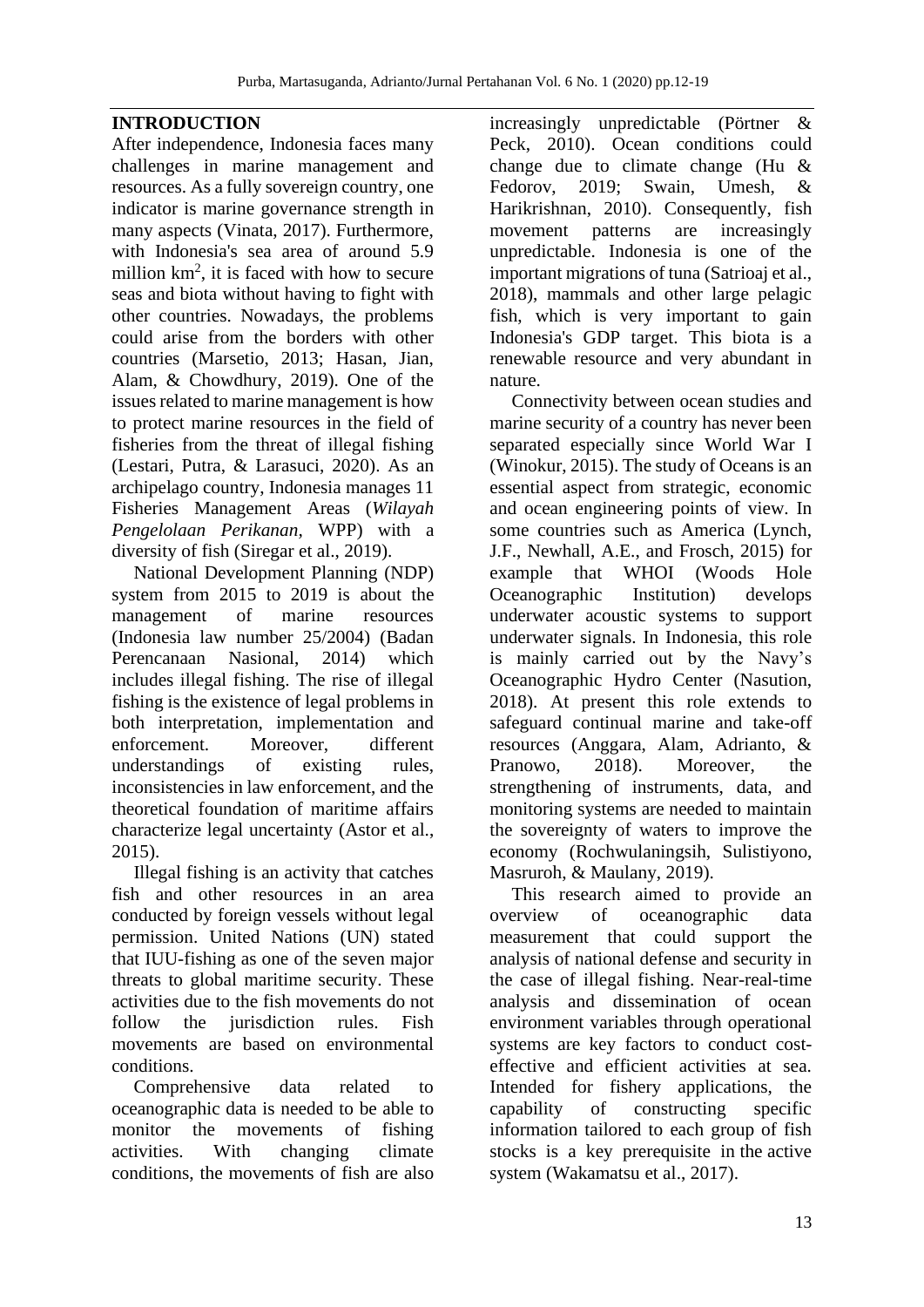

**Figure 1.** Data locations from the World Ocean Database in Indonesia region until 2018. CTD (Conductivity Temperature and Depth), MRB (Moored Buoy), MBT (Mechanical Bathythermograph), OSD (Ocean Station Data), PFL (Profiling Float), XBT (Expendable Bathythermograph) (Schlitzer, 2018).

*Source:* www.nodc.noaa.gov processed by Authors, 2019

Measurement of marine data can be done by direct observation (Purba et al., 2019) or from satellites. Satellites can measure spatially widely (Chen et al., 2019) and direct observation can measure changes vertically (Purba, N.P., Pranowo, 2015). Both of these measurements are mutually supportive especially when related to upwelling and the presence of fish (Purba & Khan, 2019).

## **METHODS**

This study uses a qualitative approach by using primary and literature studies from several that are relevant to this study. The oceanographic database also updated from a new database, the World Ocean Database (WOD) 2018 [\(www.noaa.nodc.gov\)](http://www.noaa.nodc.gov/) (Boyer et al., 2018). WOD is one of the largest databases that consist of oceanographic data all around the globe. It is worldwide use, free, and easy to access. The vessel activities captured from Global Fishing Watch (GFW) [\(https://globalfishingwatch.org\)](https://globalfishingwatch.org/) to compare the locations of fishing and oceanographic data. In order to strengthen and widen the views and analysis, this study also gathers references from several books, journals, and other media.

To analyze the data, we combined the dataset with fishing prediction locations from the [National Institute of Aeronautics](https://en.wikipedia.org/wiki/National_Institute_of_Aeronautics_and_Space)  [and Space \(LAPAN\), and illegal fishing](https://en.wikipedia.org/wiki/National_Institute_of_Aeronautics_and_Space)  [locations from several repo](https://en.wikipedia.org/wiki/National_Institute_of_Aeronautics_and_Space) rts and [published articles. LAPAN used](https://en.wikipedia.org/wiki/National_Institute_of_Aeronautics_and_Space)  [oceanographic data to predict fishing](https://en.wikipedia.org/wiki/National_Institute_of_Aeronautics_and_Space)  [locations. This data will give us a](https://en.wikipedia.org/wiki/National_Institute_of_Aeronautics_and_Space)  [comprehensive view of](https://en.wikipedia.org/wiki/National_Institute_of_Aeronautics_and_Space) the needed data to [analyze for future programs.](https://en.wikipedia.org/wiki/National_Institute_of_Aeronautics_and_Space)

## **RESULT AND DISCUSSION Oceanographic system**

Oceanographic studies are very important to support activities to maintain maritime security carried out by government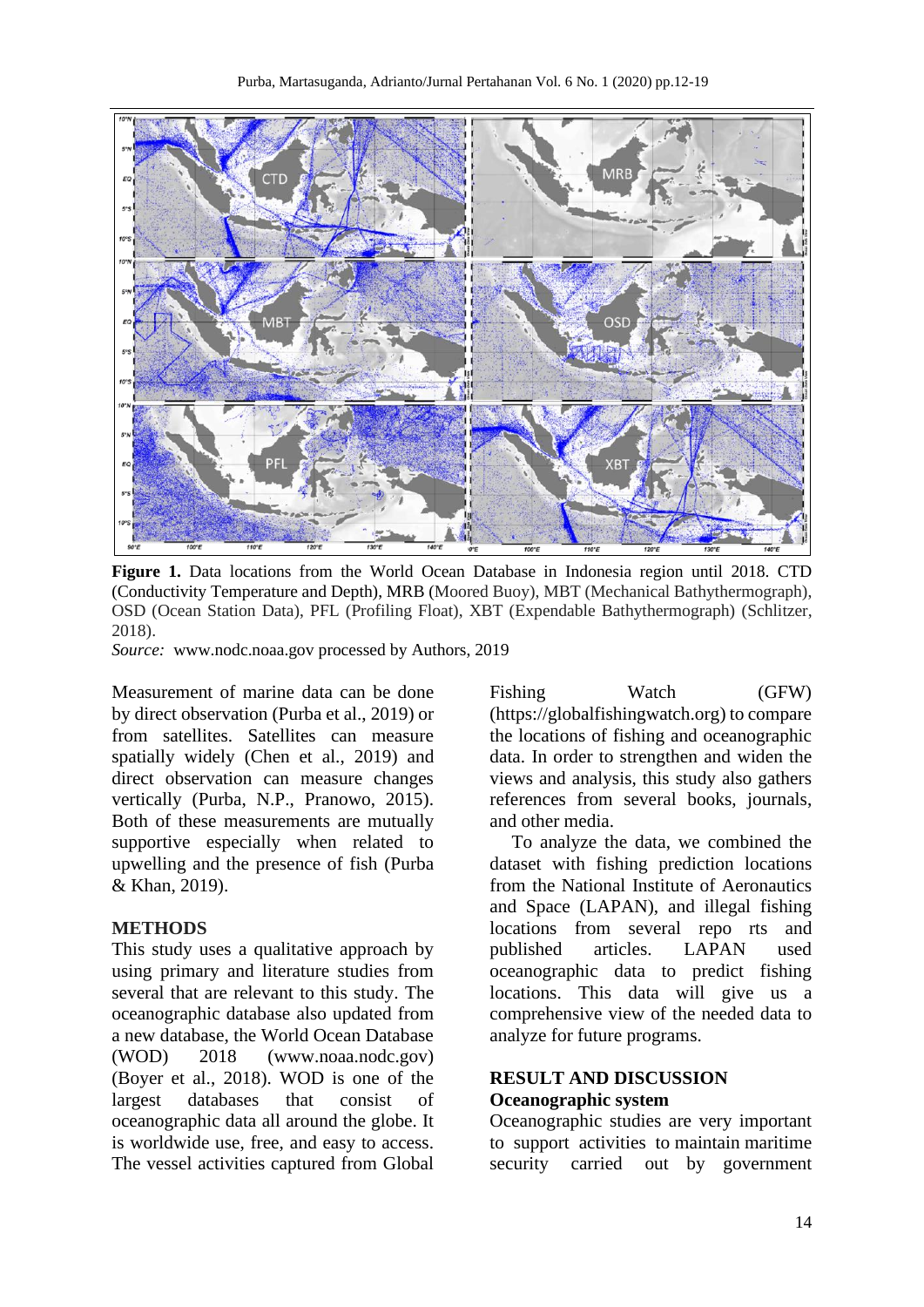

**Figure 2**. (top) Vessel activities in 2019 from GFW, (bottom) The overlay between fishing locations, illegal fishing locations, and Economic Exclusive Zone. The intense illegal fishing locations in the Natuna Seas.

*Source:* (top) GFW snapshot processed by Authors, 2020 and (bottom) LAPAN processed by Authors, 2019

agencies. At present, from the direct measurement database stored by NODC, there are many measurement stations in Indonesia (Figure 1). These data cover all Indonesian waters nevertheless have not been carried out continuously. This is because the basis of this activity is the need for research/projects. To get complete data on fishing ground location and water conditions, more frequent measurements are needed. These data have to monitor spatial and vertical to know the condition of the water column. Fishes move not only from the horizontal section however spread to the water column by vertically moving.

Based on oceanography measurements throughout Indonesian waters, these data already include fishing locations. This database covered includes Indonesian deep waters and oceans (Indian and the Pacific Ocean). In Indonesia, these kinds of oceanographic data are also collected by various agencies and stored specific repositories. This is a challenge in developing oceanographic databases in Indonesia because access to these data needed more effort. Furthermore, In 2018, Indonesia has launched One Map Policy, which has a significant impact on managing big data. Although the data is currently still developed, the researcher, various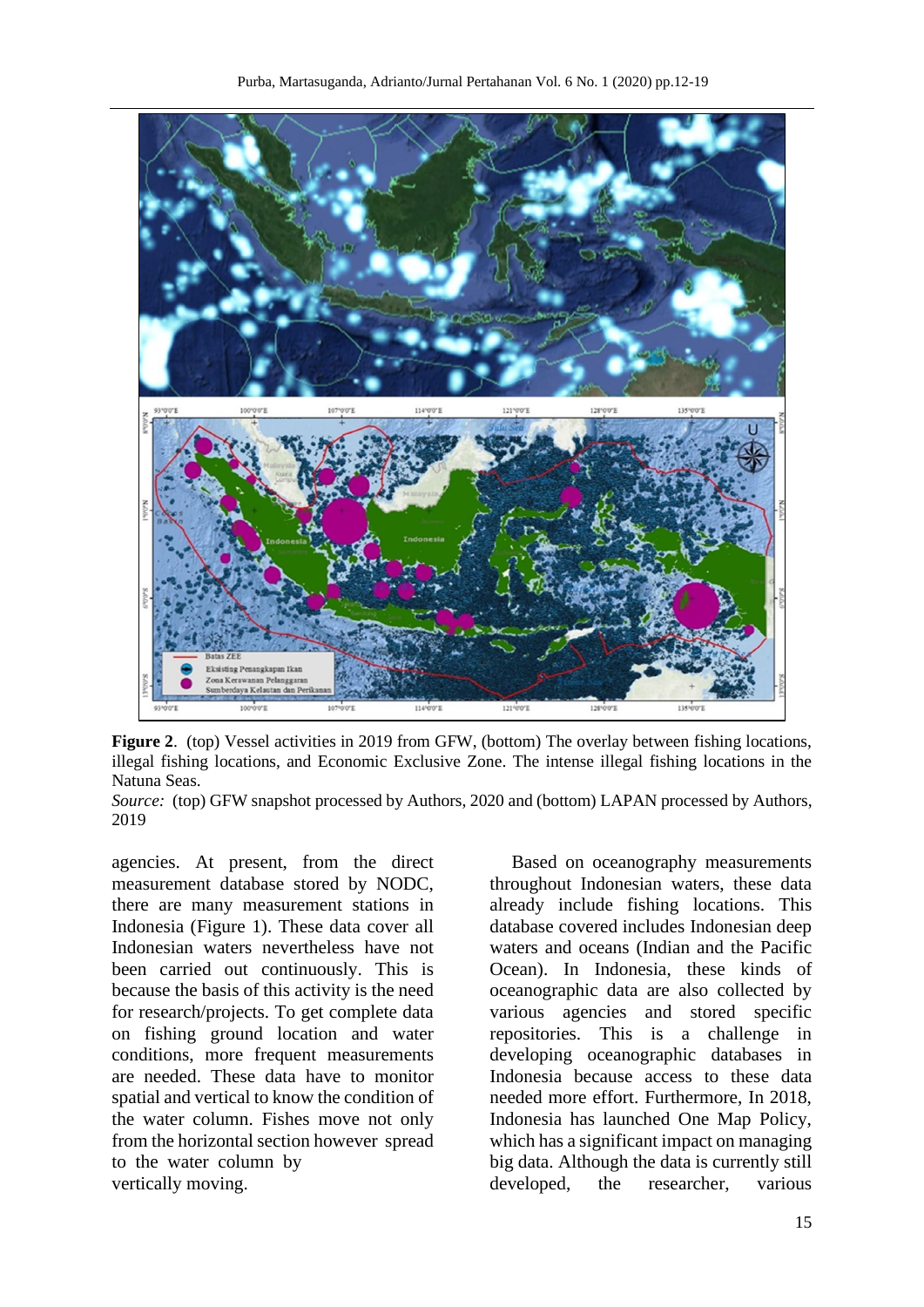institutions, and other agencies could use it freely and easily to download.

Oceanographic databases could predict fishing locations in any waters including waters with a boundary to other countries. With accurate predictions, water sovereignty can be achieved with the cooperation of various agencies. Based on Satria (2014), illegal fishing mostly occurs in the area around the Natuna Sea, the Indian Ocean adjacent to Sumatra, the Aru Sea and surrounding areas, and waters bordering the Philippines. In the field of oceanography, these areas also as locations of an upwelling (Purba & Khan, 2019). At present, Indonesia is participating in the Vessel Monitoring System (VMS). VMS is a tracking system currently installed on vessels weighing more than 30 GT. This instrument provides information about the position of the ship, type of ship, length of time of fishing. In addition, there is also an Automatic Identification System (AIS) which is basically a system used by ships to share information between two or more ships. These data are very accurate and can be used to view activities at sea during the day and night (Figure 2).

If we look at the territorial waters of Indonesia, fishing locations are in all waters. The territorial waters including borders such as the Natuna Seas, the Savu Sea, and North Sulawesi are waters that are vulnerable to illegal fishing based on fishing zone predictions. This indicates that these waters must be protected by involving many institutions in the context of safeguarding the sea. In Indonesia, the main institutions dealing with maritime resources and security issues include the Coordinating Ministry of Maritime Affairs

and the Ministry of Marine and Fisheries (KKP). These institutions supported by Coordinating the Ministry of Politics, Law, and Security (Kemenhumkam), Indonesian Maritime Security Agency (Bakamla), Indonesian Navy (TNI AL), the Indonesian National Police (Polri), Dir. Gen. Sea Transportation (Hubla), Dir. Gen. Custom and Excise (Customs and Excise), Dir. Gen. of Immigration (Ditjenim), and the Indonesian Sea and Rescue Agency (Basarnas) (Chapsos, I. and Malcolm, 2017).

## **Sub-Integration between ocean dataset and database system**

To facilitate the use of oceanographic databases in the context of maritime security, adequate infrastructure is needed to collect and process data. Data collected from various sources such as scientific shipping, agency research projects, and various other sources. The use of oceanographic data for illegal fishing is very important. With the oceanographic database, instruments that support marine mapping, and human resources, maritime sovereignty over fish resources is expected to be maintained. Map of fishing prediction and in-situ tracking can already be used as a base to find out waters that are vulnerable to illegal fishing, especially in boundary areas.

This data is in the form of raw data and is stored in various databases such as universities and government institutions. Data to be used for analysis must pass a screening process carried out by experts. These experts perfect the data and make predictions so that it is suitable for use by the navy (Figure 3).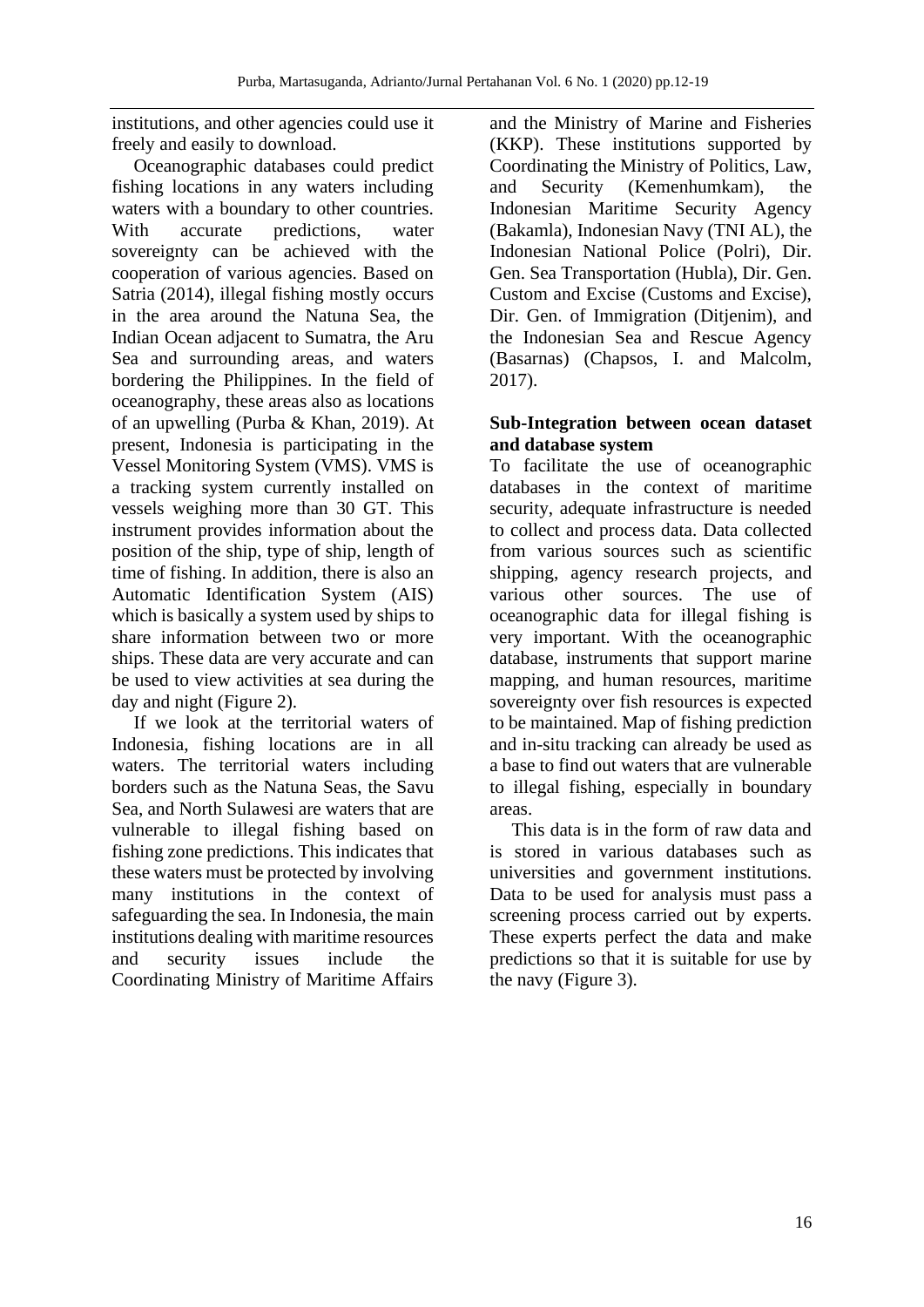

Figure 3. Concept of oceanographic data management for illegal fishing applications. *Source:* Authors, 2019

Many global institutions have used this concept to support the operations of shipping, seabed mapping, and maritime security. In this case, Indonesia has to develop instruments that can be adjusted to the desired needs. Besides, the role of satellites can also be maximized to see water conditions on a broad scale. Satellites can also be maximized in their use to support VMS to reduce illegal fishing. At present, there are several efficient measurement instruments such as meter floats (http://www.argo.ucsd.edu/), RHEA (Purba et al., 2019), TRITON [\(http://www.jamstec.go.jp\)](http://www.jamstec.go.jp/). This instrument can provide oceanographic and atmospheric data both in real-time and in delayed mode. On the other hand, some oceanographic databases that already exist in Indonesia are INDESO (Infrastructure Development for Space Oceanography) which is a collaboration between Indonesia and France (http://www.indeso.web.id) and currently under development of PODC (Padjadjaran Oceanographic Data Center) (http://podc.fpik.unpad.ac.id/). INDESO has been implemented by the CTF since 2012 (Serge et al., 2018).

## **CONCLUSION, RECOMMENDATION, AND LIMITATION**

The use of oceanographic data for the purpose of illegal fishing is very important. With the oceanographic database, instruments that support marine mapping, and human resources, maritime sovereignty over fish resources is expected to be maintained. Map of fishing prediction and in-situ tracking can already be used as a base to find out waters that are vulnerable to illegal fishing, especially in boundary areas. Moreover, to support the completeness of oceanographic data, instruments that are cheap, precise and reliable are needed.



**Figure 4**. RHEA design. New instrument measure oceanographic parameters with realtime transfer data *Source:* Purba et al., 2019.

Moreover, to support the completeness of oceanographic data, instruments that are cheap, precise and reliable are needed. One of the new instruments to cover data with cheap, efficient, and reliable is the Drifter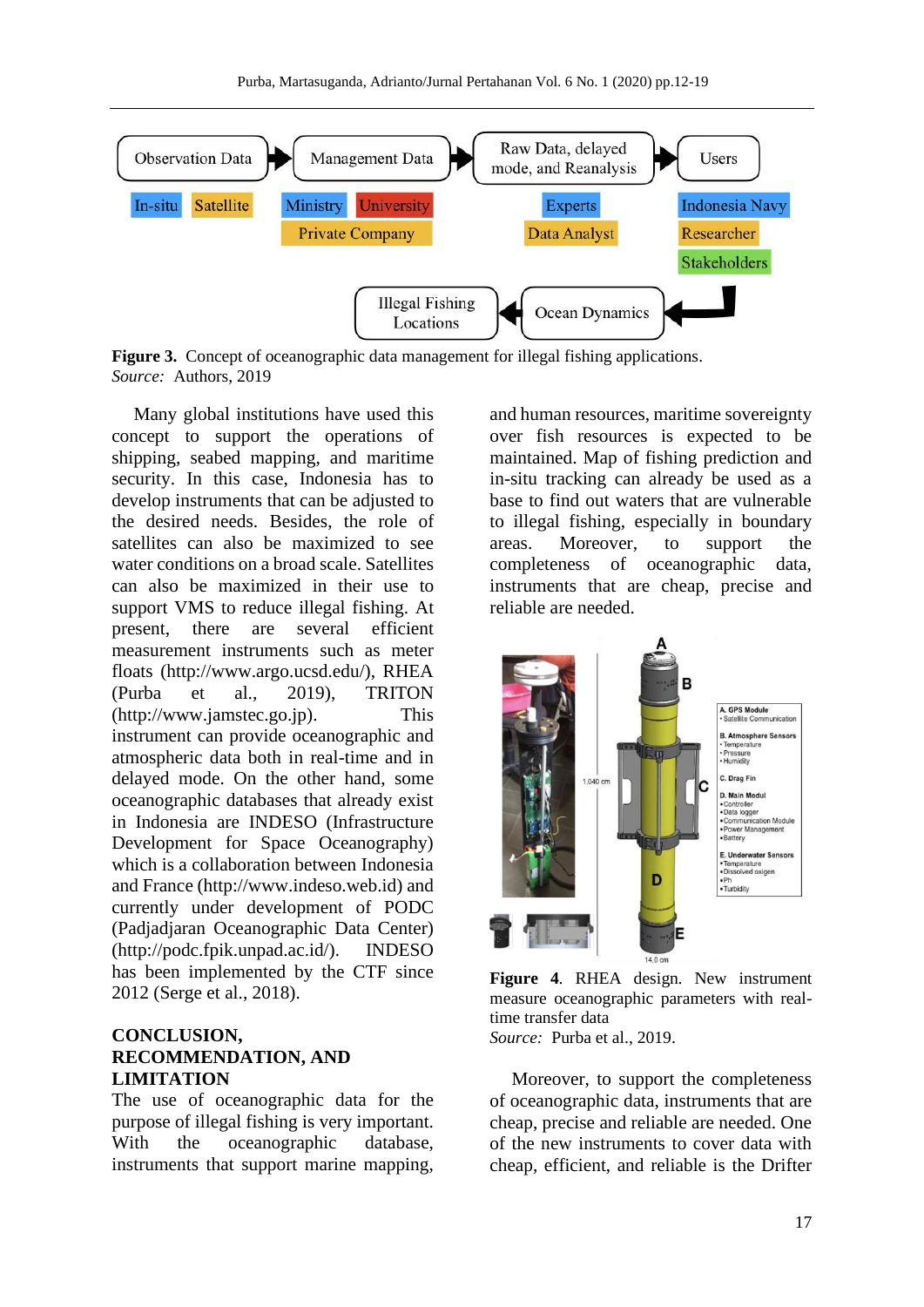Oceanography Coverage Area (RHEA) (Figure 4).

RHEA is a floating tracker to store and send data from the ocean to land receiver. It is equipped with GPS and other sensors with real-time data or near-real-time to acquire geographical positions and data. The drifter could send data for three months. Nevertheless, it highly depends on the life period of data transmission (Purba et al., 2019). It is also could use in the freshwater area for measuring water quality and send the data via a phone or stored in a memory card.

## **REFERENCES**

- Anggara, P. D., Alam, T. M., Adrianto, D., & Pranowo, W. S. (2018). The wave characteristics in Natuna Sea and its adjacent for naval operation base purposes. In *IOP Conference Series: Earth and Environmental Science*. https://doi.org/10.1088/1755- 1315/176/1/012003
- Astor, Y., Sulasdi, W.N., Wisayantono, D., Hendriatiningsih, S. (2015). Integration Construction of Marine Utilization Elements Towards Indonesia Good Ocean Governance in Marine Cadastre Perspective. *Indonesian Journal of Geospatial*, 1– 15.
- Badan Perencanaan Nasional. (2014). *Konsep mainstreaming ocean policy kedalam rencana pembangunan nasional. Kedeputian Bidang Sumber Daya Alam dan Lingkungan Hidup Badan Perencanaan Pembangunan Nasional*.
- Boyer, T.P., O. K. Baranova, C. Coleman, H. E. Garcia, A. Grodsky, R. A. Locarnini, A. V. Mishonov, T.D. O'Brien, C.R. Paver, J.R. Reagan, D. Seidov, I. V. Smolyar, K. Weathers, and M. M. Z. (2018). World Ocean Database 2018.
- Chapsos, I. and Malcolm, J. A. (2017). Maritime security in Indonesia: Towards a comprehensive agenda? In *Marine Policy* (pp. 178–184).
- Chen, G., Tang, J., Zhao, C., Wu, S., Yu, F., Ma, C., … Wu, L. (2019). Concept design of the "Guanlan" science mission: China's novel contribution to space oceanography. *Frontiers in Marine Science*. https://doi.org/10.3389/fmars.2019.0 0194
- Hasan, M. M., Jian, H., Alam, M. W., & Chowdhury, K. M. A. (2019). Protracted maritime boundary disputes and maritime laws. *Journal of International Maritime Safety, Environmental Affairs, and Shipping*. https://doi.org/10.1080/25725084.20 18.1564184
- Hu, S., & Fedorov, A. V. (2019). Indian Ocean warming can strengthen the Atlantic meridional overturning circulation. *Nature Climate Change*. https://doi.org/10.1038/s41558-019- 0566-x
- Lestari, D. I., Putra, A. R., & Larasuci, A. Y. (2020). The main consequences of continued illegal, unreported, and unregulated (IUU) fishing within Indonesian waters for maritime security actors and coastal communities. *Research, Society and Development*. https://doi.org/10.33448/rsdv9i1.1566
- Lynch, J.F., Newhall, A.E., and Frosch, R. A. (2015). Underwater acoustics research at the Woods Hole Oceanographic Institution. *Acoustical Society of America*, *23*, 1– 12.
- Marsetio. (2013). Strategi TNI Angkatan Laut Dalam Pengamanan Batas Maritim NKRI: Kajian Historis-Strategis. *Citra Lekha*, *17*(1).
- Nasution, A. M. (2018). The Role Of The TNI Navy's Hydro-Oceanographic Centre in Managing Sustainable Fisheries (A Study on Providing Hydrographic Data for Managing Sustainable Fishery). *Jurnal Pertahanan*, *4*(3). https://doi.org/https://doi.org/10.331